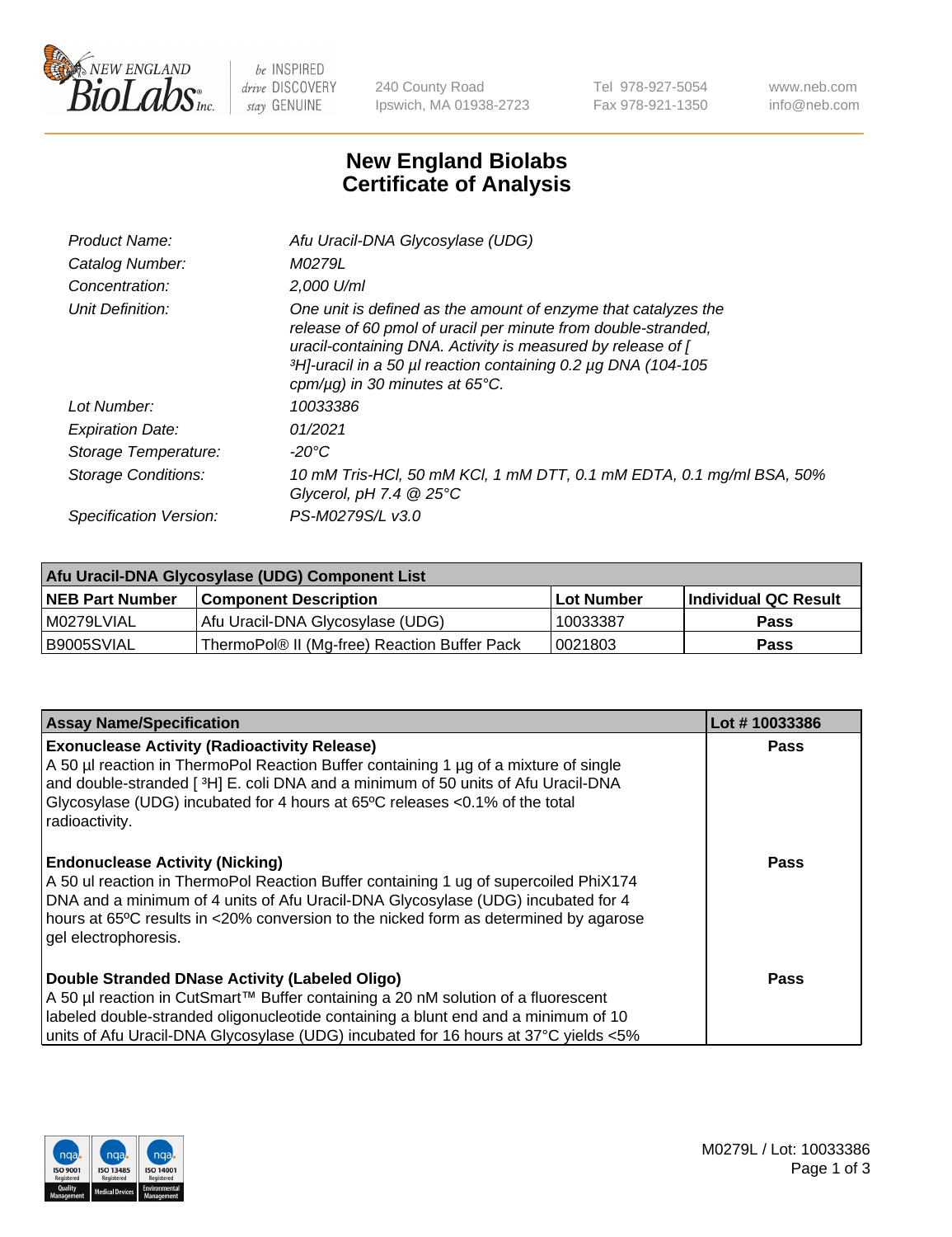

be INSPIRED drive DISCOVERY stay GENUINE

240 County Road Ipswich, MA 01938-2723 Tel 978-927-5054 Fax 978-921-1350

www.neb.com info@neb.com

| <b>Assay Name/Specification</b>                                                                                                                                                                                                                                                                                                                                                                                         | Lot #10033386 |
|-------------------------------------------------------------------------------------------------------------------------------------------------------------------------------------------------------------------------------------------------------------------------------------------------------------------------------------------------------------------------------------------------------------------------|---------------|
| degradation as determined by capillary electrophoresis.                                                                                                                                                                                                                                                                                                                                                                 |               |
| <b>DNase Activity (Labeled Oligo, 5' extension)</b><br>A 50 µl reaction in CutSmart™ Buffer containing a 20 nM solution of a fluorescent<br>labeled double-stranded oligonucleotide containing a 5' extension and a minimum of<br>10 units of Afu Uracil-DNA Glycosylase (UDG) incubated for 16 hours at 37°C yields<br><5% degradation as determined by capillary electrophoresis.                                     | <b>Pass</b>   |
| <b>DNase Activity (Labeled Oligo, 3' extension)</b><br>A 50 µl reaction in CutSmart™ Buffer containing a 20 nM solution of a fluorescent<br>labeled double-stranded oligonucleotide containing a 3' extension and a minimum of<br>10 units of Afu Uracil-DNA Glycosylase (UDG) incubated for 16 hours at 37°C yields<br><5% degradation as determined by capillary electrophoresis.                                     | <b>Pass</b>   |
| <b>Single Stranded DNase Activity (FAM-Labeled Oligo)</b><br>A 50 µl reaction in CutSmart™ Buffer containing a 20 nM solution of a fluorescent<br>internal labeled oligonucleotide and a minimum of 10 units of Afu Uracil-DNA<br>Glycosylase (UDG) incubated for 16 hours at 37°C yields <5% degradation as<br>determined by capillary electrophoresis.                                                                | <b>Pass</b>   |
| <b>RNase Activity (Extended Digestion)</b><br>A 10 µl reaction in NEBuffer 4 containing 40 ng of a 300 base single stranded RNA<br>and a minimum of 2 units of Afu Uracil-DNA Glycosylase (UDG) is incubated at 37°C.<br>After incubation for 16 hours, >90% of the substrate RNA remains intact as<br>determined by gel electrophoresis using polyacrylamide gel electrophoresis<br>detection.                         | <b>Pass</b>   |
| <b>Protein Purity Assay (SDS-PAGE)</b><br>Afu Uracil-DNA Glycosylase (UDG) is ≥ 95% pure as determined by SDS-PAGE analysis<br>using Coomassie Blue detection.                                                                                                                                                                                                                                                          | <b>Pass</b>   |
| <b>Non-Specific DNase Activity (16 Hour)</b><br>A 50 ul reaction in ThermoPol Reaction Buffer containing 1 ug of Lambda DNA and a<br>minimum of 50 units of Afu Uracil-DNA Glycosylase (UDG) incubated for 16 hours at<br>65°C results in a DNA pattern free of detectable nuclease degradation as determined<br>by agarose gel electrophoresis.                                                                        | <b>Pass</b>   |
| <b>Protein Concentration (A280/NanoDrop)</b><br>The concentration of Afu Uracil-DNA Glycosylase (UDG) is 0.027 mg/ml +/- 10% as<br>determined by UV absorption at 280 nm. Protein concentration is determined by the<br>Pace method using the extinction coefficient of 16,110 and molecular weight of<br>22,720 daltons for Afu Uracil-DNA Glycosylase (UDG) (Pace, C.N. et al. (1995)<br>Protein Sci., 4, 2411-2423). | Pass          |